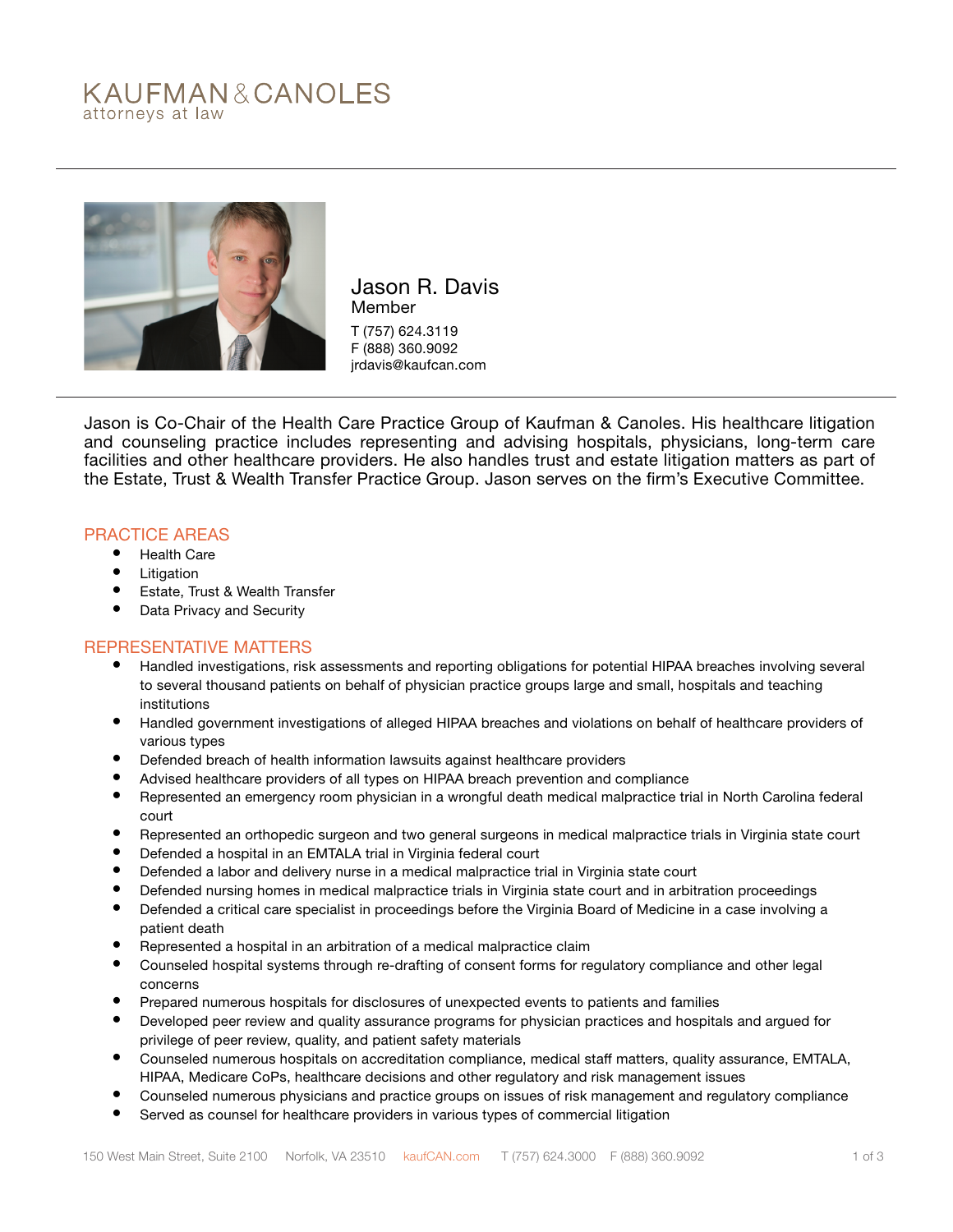## RECOGNITION AND HONORS

- Norfolk Medical Malpractice Law Defendants "Lawyer of the Year"; *Best Lawyers in America*, 2021
- *• Best Lawyers in America*, 2018-2022
- AV® Preeminent Rated; Martindale-Hubbell
- Virginia's Legal Elite; *Virginia Business Magazine*, 2007–2021
- Virginia Super Lawyers; *Law & Politics*, 2009-2018, 2021
- Top Lawyers; CoVaBIZ, 2017-2022
- Virginia Rising Stars; *Law & Politics*, 2007-2008
- Future Star; *Benchmark Litigation*, 2008-2009, 2013-2014
- CIVIC Leadership Institute Class of 2015; Nominating Committee 2019
- Top Forty Under Forty; *Inside Business*, 2007
- Judicial Law Clerk to The Honorable William T. Prince, United States Magistrate Judge; United States District Court for the Eastern District of Virginia
- *• William & Mary Law Review*

#### ASSOCIATIONS

- Virginia Bar Association; Healthcare and Litigation Sections
- North Carolina Bar Association; Healthcare and Litigation Sections
- Norfolk-Portsmouth Bar Association; Bench-Bar Relations Committee
- Virginia Association of Defense Attorneys; Former Chair, Medical Malpractice Section
- Defense Research Institute
- Virginia Chapter of the American Society for Healthcare Risk Management
- The Williams School; President, 2013-present; Board of Trustees, 2012-present; Head of School Search Committee, 2011
- The Norfolk Forum; Board of Directors, 2014-present; Second Vice President, 2019-present
- Norfolk SPCA; Immediate Past President, President, Board of Directors

#### **ADMISSIONS**

- Virginia, 1994
- North Carolina, 1996

#### EDUCATION

- University of Virginia; B.S. with distinction, 1991
- College of William & Mary School of Law; J.D., 1994

#### PRESS AND PUBLICATION

- 17 Kaufman & Canoles Attorneys Named as Super Lawyers & 3 Named as Rising Stars in *Virginia Super Lawyers & Rising Stars* 2022
- 40 Kaufman & Canoles Attorneys Named as Top Lawyers 2022 in CoVaBIZ Magazine
- 52 Kaufman & Canoles Attorneys Named *Virginia Business Magazine's "*Legal Elite" 2021
- 48 Kaufman & Canoles Attorneys Named *Best Lawyers in America*© 2022, 4 Named "Lawyer of the Year," and 8 Named "Ones to Watch"
- 19 Kaufman & Canoles Attorneys Named as Super Lawyers & 3 Named as Rising Stars in *Virginia Super Lawyers & Rising Stars 2021*
- *•* 40 Kaufman & Canoles Attorneys Named as Top Lawyers 2021 in CoVaBIZ Magazine
- 53 Kaufman & Canoles Attorneys Named *Virginia Business Magazine's "*Legal Elite" 2020
- 46 Kaufman & Canoles Attorneys Named to *Best Lawyers in America* 2021 and 5 Named "Lawyer of the Year" and 7 Named "Ones to Watch"
- 45 Kaufman & Canoles Attorneys Named as Top Lawyers 2020 in *CoVaBIZ Magazine*
- 48 Kaufman & Canoles Attorneys Named *Virginia Business Magazine's* "Legal Elite" 2019
- 45 Kaufman & Canoles Attorneys Named *Best Lawyers in America 2020* and 3 Named "Lawyer of the Year"
- 48 Kaufman & Canoles Attorneys Named *Virginia Business Magazine's* "Legal Elite" 2018
- 40 Kaufman & Canoles Attorneys Named as Top Lawyers 2019 in CoVaBIZ Magazine
- 43 Kaufman & Canoles Attorneys Named *Best Lawyers in America* 2019 and 8 Named "Lawyer of the Year"
- 31 Kaufman & Canoles Attorneys Named as Super Lawyers 2018 and 5 Named as Rising Stars 2018
- 31 Kaufman & Canoles Attorneys Named as Top Lawyers 2017/18 in *CoVaBIZ* Magazine